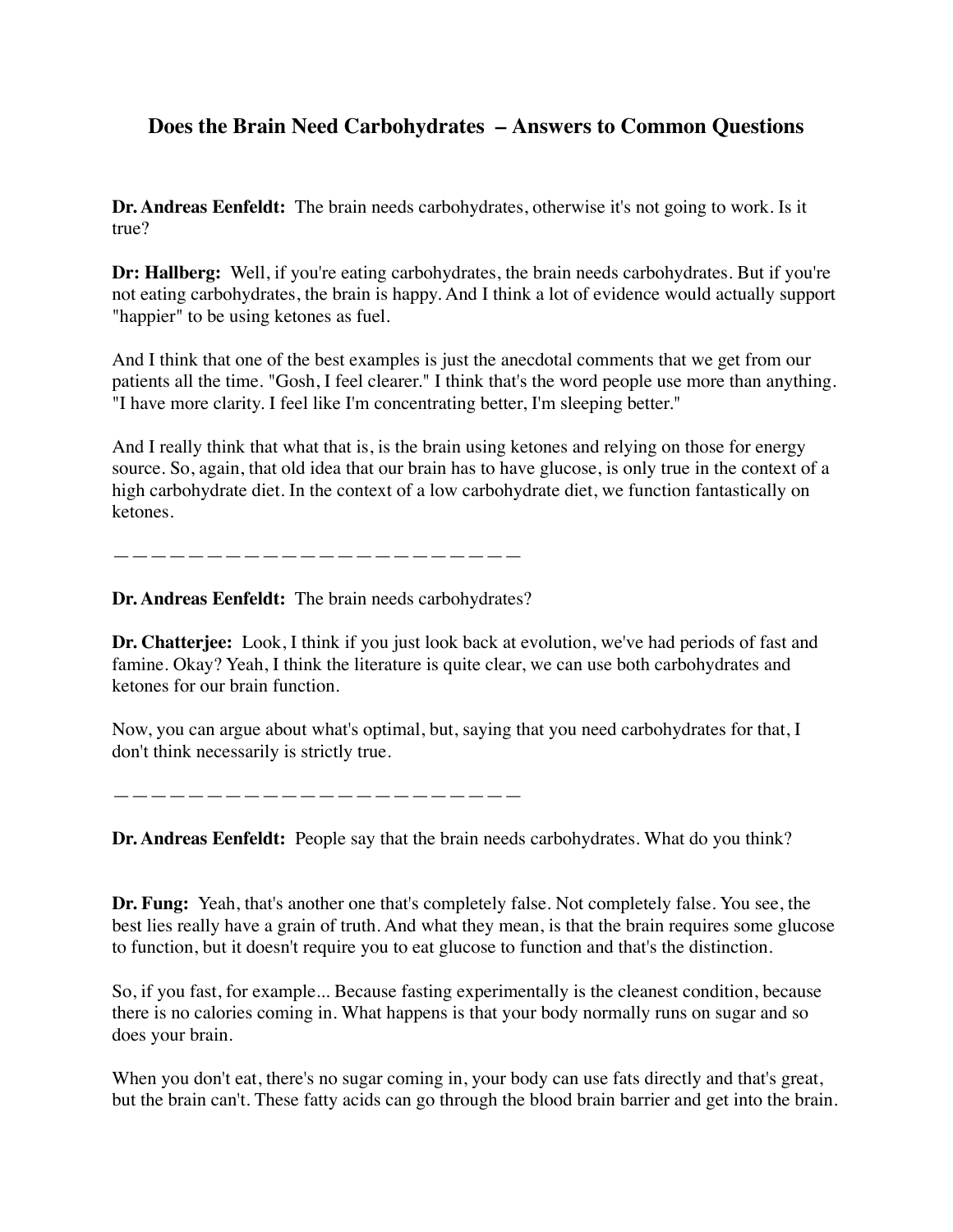So your body produces ketones.

And those ketones are able to go through the brain, go through the blood brain barrier, I should say, get into the brain and feed it, but not 100% of it. That is about 75% of the brain will be powered with ketone, but the rest requires glucose.

And so do certain things, such as the red blood cells in the interior part of the kidney. They all require glucose, but the body can actually manufacture glucose and this is a process called gluconeogenesis. So your body has the ability to take fat and produce glucose and that's how it works.

So, yes, your brain and certain parts of your body do require some glucose to work, but it doesn't require you to eat glucose. Your body can produce it. It's not an essential carbohydrate in those certain foods, such as essential amino acids.

They have to be eaten because our body has no capability to produce them. So, essential amino acids, essential fatty acids, both have that, if you don't eat them, you will get sick. But carbohydrates are not essential, our bodies can produce as much as we need to.

So, yes, it's true your body does need glucose, but you could survive easily on a zero glucose diet. You don't require any carbohydrates whatsoever.

——————————————————————

**Dr. Andreas Eenfeldt:** Does the brain need carbs?

**Dr. Brukner:** That's what everyone tells us, that "No, you can't go low-carb, because the brain can't survive without glucose." Well, for start, the brain doesn't need a huge amount of glucose, You can resist largely on ketones, on ketone bodies, and that's been clearly shown.

It does need some carbs, but you... You know, we're not talking about a zero carb diet, you can't have a zero carb diet, really, and the small amount of carbs that we get from vegetables, green vegetables and so on, are enough for the brain and the body also produces glucose.

It produces glucose through gluconeogenesis, through the breakdown to glycerol. So, the body would produce enough glucose for the brain and the rest of the brain can work on ketones.

———————————————————

**Dr. Andreas Eenfeldt:** The brain needs carbohydrates?

**Dr. Westman:** I think if you are running on carbohydrate, if you choose to eat carbohydrates or if you don't choose, but you are doing it, then the brain probably needs carbohydrates. But if you're not eating carbohydrates, the brain can do well with fat burning, the ketones.

So, ketones can fuel the brain just fine. And the most dramatic example of that, is the childhood